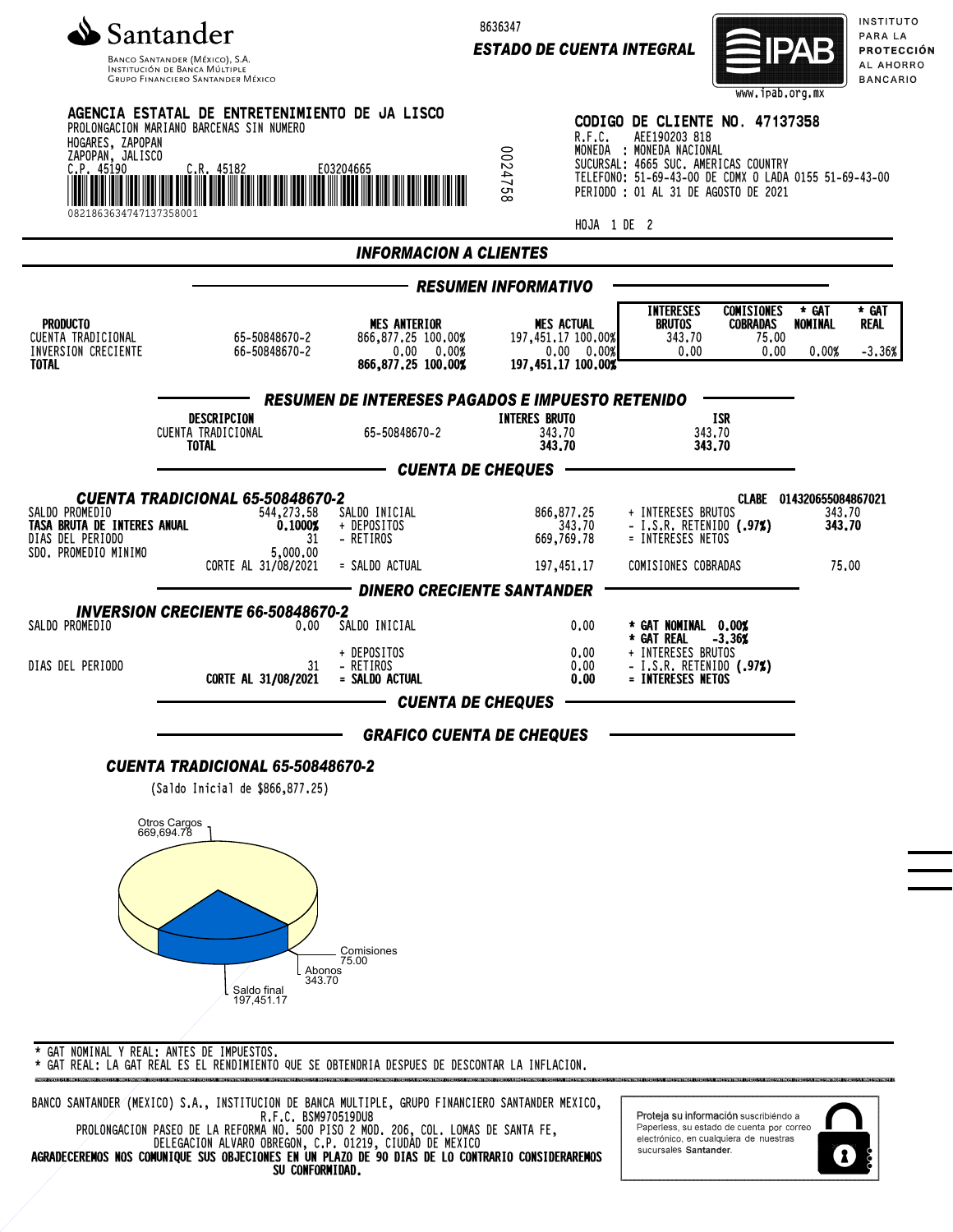

8636347

## *ESTADO DE CUENTA INTEGRAL*

Banco Santander (México), S.A.<br>Institución de Banca Múltiple<br>Grupo Financiero Santander México

| DETALLE DE MOVIMIENTOS CUENTA DE CHEQUES                                                                                                                     |                    |                                                                                                                                                                                                                                                                                                                                                                                                        |                  |                                                              |                                                                                                              |  |
|--------------------------------------------------------------------------------------------------------------------------------------------------------------|--------------------|--------------------------------------------------------------------------------------------------------------------------------------------------------------------------------------------------------------------------------------------------------------------------------------------------------------------------------------------------------------------------------------------------------|------------------|--------------------------------------------------------------|--------------------------------------------------------------------------------------------------------------|--|
| <b>FECHA</b>                                                                                                                                                 | <b>FOLIO</b>       | CUENTA TRADICIONAL 65-50848670-2<br>DESCRIPCION                                                                                                                                                                                                                                                                                                                                                        | <b>DEPOSITOS</b> | CLABE<br><b>RETIROS</b>                                      | 014320655084867021<br><b>SALDO</b>                                                                           |  |
| 31-JUL-2021<br>02-AG0-2021 0000000<br>02-AG0-2021 0000000<br>02-AG0-2021 0000000<br>02-AG0-2021<br>02-AG0-2021 0000032<br>02-AG0-2021 0000033<br>03-AG0-2021 | 0000000<br>0000000 | SALDO FINAL DEL PERIODO ANTERIOR<br>ABO POR INTERESES DEL PERIODO 01-07-2021 AL 31-07-2021<br>RETENCION I S R 01-07-2021 AL 31-07-2021<br>COMISION CHEQUES PAGADOS N.OP.: 0000005 JUL 2021<br>I V A JUL 2021<br>PAGO CHEQUE EFECTIVO<br>PAGO CHEQUE EFECTIVO<br>CARGO TRANSFERENCIA ENLACE 015061009042772108070000081031                                                                              | 343.70           | 343.70<br>75.00<br>12.00<br>4,863.40<br>4,863.40<br>8,103.00 | 866,877.25<br>867,220.95<br>866,877.25<br>866,802.25<br>866,790.25<br>861,926.85<br>857,063.45<br>848,960.45 |  |
| 03-AG0-2021 0000000                                                                                                                                          |                    | CARGO TRANSFERENCIA ENLACE 015061009043152108070000025914                                                                                                                                                                                                                                                                                                                                              |                  | 2,591.00                                                     | 846,369.45                                                                                                   |  |
| 03-AG0-2021 0000034<br>04-AG0-2021<br>05-AGO-2021                                                                                                            | 0000031<br>7914572 | PAGO CHEQUE EFECTIVO<br>PGO CHEQUE OTRAS INSTITUCIONES 1370974 RFC MAGA030731U33<br>PAGO TRANSFERENCIA SPEI HORA 15:46:41<br>ENVIADO A SCOTIABANK<br>A LA CUENTA 044320010095986690<br>AL CLIENTE DIANA DANIELA HIGAREDA PEREZ (1)<br>(1) DATO NO VERIFICADO POR ESTA INSTITUCIOŃ<br>CLÁVE DE RASTREO 2021080540014 BET0000479145720<br>REF 7914572                                                    |                  | 4,259.40<br>4,863.40<br>97,043.27                            | 842,110.05<br>837,246.65<br>740,203.38                                                                       |  |
| 05-AGO-2021 7914575                                                                                                                                          |                    | CONCEPTO 2DO PAGO SERV INTEGRAL IMPRESION MACRO<br>PAGO TRANSFERENCIA SPEI HORA 15:46:41<br>ENVIADO A AZTECA<br>A LA CUENTA 127320013032039903<br>AL CLIENTE LUIS ARMANDO ARROYO GONZALEZ (1)<br>(1) DATO NO VERIFICADO POR ESTA INSTITUCION<br>CLÁVE DE RASTREO 2021080540014 BET0000479145750<br>REF 7914575<br>CONCEPTO 1ER PAGO SERVICIO FUMIGACION                                                |                  | 44,961.02                                                    | 695,242.36                                                                                                   |  |
| 12-AGO-2021                                                                                                                                                  | 0000000            | CARGO TRANSFERENCIA ENLACE TRASPASO NOMINA                                                                                                                                                                                                                                                                                                                                                             |                  | 50,000.00                                                    | 645,242.36                                                                                                   |  |
| 12-AG0-2021                                                                                                                                                  | 0000000            | CARGO TRANSFERENCIA ENLACE 015069701014982108130000252159                                                                                                                                                                                                                                                                                                                                              |                  | 25,215.00                                                    | 620,027.36                                                                                                   |  |
| 12-AG0-2021 7246964<br>13-AG0-2021 0000000<br>13-AG0-2021 0000035                                                                                            |                    | PAGO TRANSFERENCIA SPEI HORA 16:02:31<br>ENVIADO A BBVA BANCOMER<br>A LA CUENTA 012320001915064206<br>AL CLIENTE JUAN JOSE ARTEAGA BANUELOS (1)<br>(1) DATO NO VERIFICADO POR ESTA INSTITÚCION<br>CLÁVE DE RASTREO 2021081240014 BET0000472469640<br>REF 7246964<br>CONCEPTO PAGO F8599 ARREND IMPRESORAS JULIO<br>CARGO PAGO NOMINA POR APLICAR AGENCIA ESTATAL DE ENTRETENIM<br>PAGO CHEQUE EFECTIVO |                  | 10,000.00<br>97,164.00<br>4,863.20                           | 610,027.36<br>512,863.36<br>508,000.16                                                                       |  |
| 16-AGO-2021<br>16-AGO-2021                                                                                                                                   | 0000037<br>0000000 | PAGO CHEQUE EFECTIVO<br>CARGO TRANSFERENCIA ENLACE 15890110808503060                                                                                                                                                                                                                                                                                                                                   |                  | 4,863.20<br>50,175.00                                        | 503,136.96<br>452,961.96                                                                                     |  |
| 17-AGO-2021<br>17-AGO-2021<br>19-AG0-2021 7767033                                                                                                            | 0000038<br>0000036 | PAGO CHEQUE EFECTIVO<br>PAGO CHEQUE EFECTIVO<br>PAGO TRANSFERENCIA SPEI HORA 10:29:23<br>ENVIADO A BANAMEX<br>A LA CUENTA 002320700649331147<br>AL CLIENTE OSCAR ESTEBAN (1)<br>(1) DATO NO VERIFICADO POR ÉSTA INSTITUCION<br>CLÁVE DE RASTREO 2021081940014 BET0000477670330<br>REF 7767033                                                                                                          |                  | 14,994.42<br>4,863.20<br>1,490.60                            | 437,967.54<br>433, 104. 34<br>431,613.74                                                                     |  |
| 30-AG0-2021 0000000                                                                                                                                          |                    | CONCEPTO PAGO FZ402 REGISTRO DOMINIO SALON OCTUBR<br>CARGO TRANSFERENCIA ENLACE TRASPASO A NOMINA                                                                                                                                                                                                                                                                                                      |                  | 100,000.00                                                   | 331,613.74                                                                                                   |  |
| 30-AGO-2021<br>30-AGO-2021                                                                                                                                   | 0000000<br>3817026 | CARGO PAGO NOMINA POR APLICAR AGENCIA ESTATAL DE ENTRETENIM<br>PAGO TRANSFERENCIA SPEI HORA 14:36:29<br>ENVIADO A BBVA BANCOMER<br>A LA CUENTA 012320026974145361<br>AL CLIENTE EDGAR FERNANDO ROBLES NERI (1)<br>(1) DATO NO VERIFICADO POR ESTA INSTITUCION<br>CLÁVE DE RASTREO 2021083040014 BET0000438170260<br>REF 3817026                                                                        |                  | 111,153.00<br>16,374.37                                      | 220,460.74<br>204,086.37                                                                                     |  |
| 31-AG0-2021 5877170                                                                                                                                          |                    | CONCEPTO PAGO FBJ516 MATERIAL ELECTRICO MANTTO AD<br>PAGO TRANSFERENCIA SPEI HORA 11:24:14<br>ENVIADO A BANAMEX<br>A LA CUENTA 002375701222526022<br>AL CLIENTE OSVALVO GONZALEZ LOPEZ (1)<br>(1) DATO NO VERIFICADO POR ESTA INSTÍTUCION<br>CLAVE DE RASTREO 2021083140014 BET0000458771700<br>REF 5877170<br>CONCEPTO PAGO FO1 BOTAS DE SEGURIDAD MANTTO                                             |                  | 6,635.20                                                     | 197,451.17                                                                                                   |  |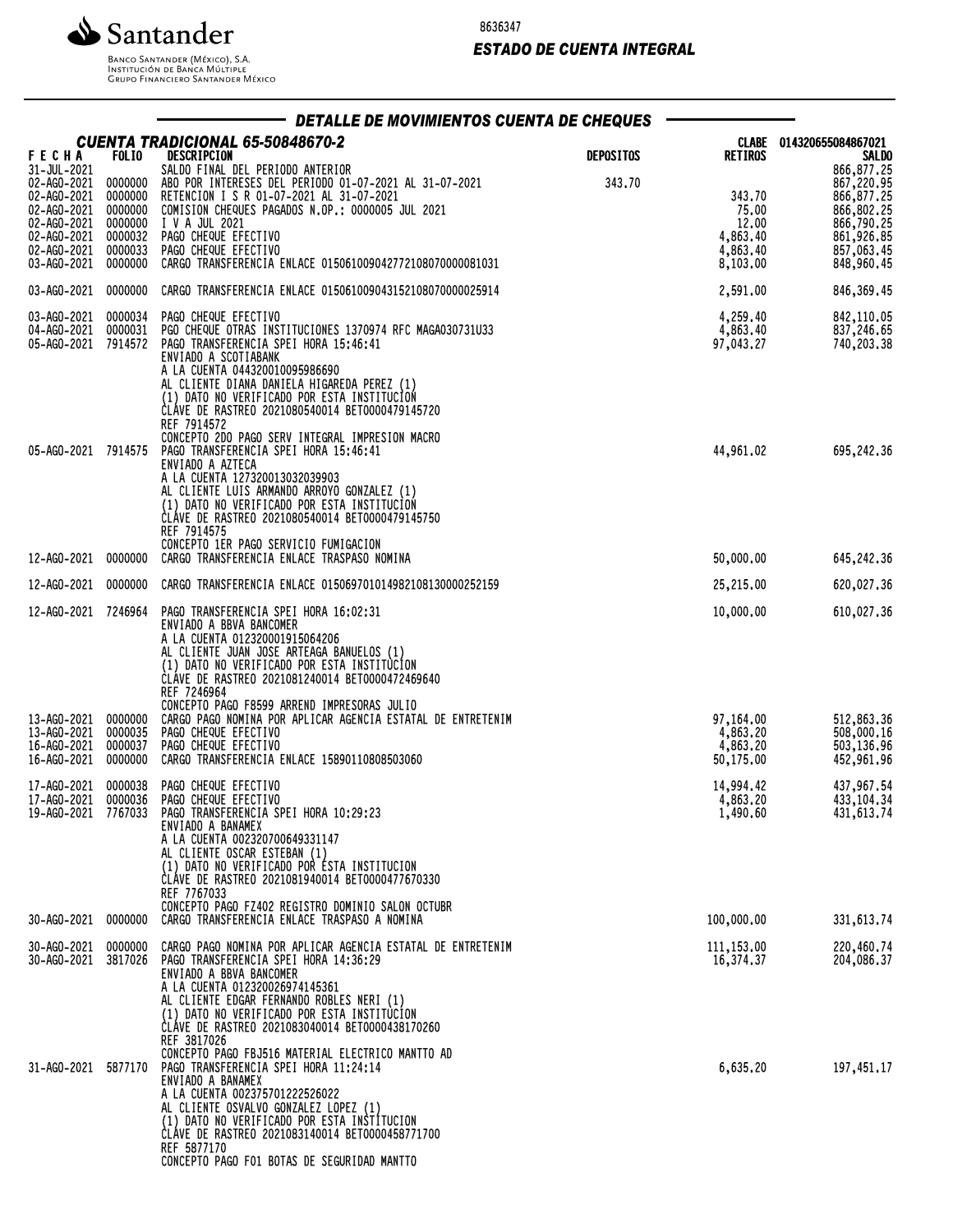

**INSTITUCIÓN DE BANCA MÚLTIPLE**<br>INSTITUCIÓN DE BANCA MÚLTIPLE<br>GRUPO FINANCIERO SANTANDER MÉXICO

8636347

# *ESTADO DE CUENTA INTEGRAL*

| AGENCIA ESTATAL DE ENTRETENIMIENTO DE JA LISCO<br>0821863634747137358001                                                                                 |                   |                                                                                                                  |                                                                                                                                                                                                                                                                       | CODIGO DE CLIENTE NO. 47137358<br>PERIODO : 01 AL 31 DE AGOSTO DE 2021 |                                                     |                              |  |  |
|----------------------------------------------------------------------------------------------------------------------------------------------------------|-------------------|------------------------------------------------------------------------------------------------------------------|-----------------------------------------------------------------------------------------------------------------------------------------------------------------------------------------------------------------------------------------------------------------------|------------------------------------------------------------------------|-----------------------------------------------------|------------------------------|--|--|
|                                                                                                                                                          |                   |                                                                                                                  |                                                                                                                                                                                                                                                                       | HOJA 2 DE 2                                                            |                                                     |                              |  |  |
| <b>FECHA</b>                                                                                                                                             | <b>FOLIO</b>      | DESCRIPCION<br><b>TOTAL</b>                                                                                      |                                                                                                                                                                                                                                                                       | <b>DEPOSITOS</b><br>343.70                                             | RETIROS<br>669,769,78                               | <b>SALDO</b><br>197, 451, 17 |  |  |
|                                                                                                                                                          |                   |                                                                                                                  | DETALLE DE MOVIMIENTOS DINERO CRECIENTE SANTANDER                                                                                                                                                                                                                     |                                                                        |                                                     |                              |  |  |
| <b>FECHA</b><br>31-JUL-2021                                                                                                                              | <b>FOLIO</b>      | <b>INVERSION CRECIENTE 66-50848670-2</b><br>DESCRIPCION<br>SALDO FINAL DEL PERIODO ANTERIOR                      |                                                                                                                                                                                                                                                                       | <b>DEPOSITOS</b>                                                       | <b>RETIROS</b>                                      | SALDO<br>0,00                |  |  |
|                                                                                                                                                          |                   | <b>TOTAL</b>                                                                                                     |                                                                                                                                                                                                                                                                       | 0.00                                                                   | 0.00                                                | 0,00                         |  |  |
|                                                                                                                                                          |                   |                                                                                                                  | <b>INFORMACION FISCAL</b>                                                                                                                                                                                                                                             |                                                                        |                                                     |                              |  |  |
| <b>FOLIO INTERNO :</b><br>FECHA Y HORA DE EXPEDICION :<br>REGIMEN FISCAL DEL EMISOR :<br>UNIDAD DE MEDIDA :<br>METODO DE PAGO :<br>TIPO DE COMPROBANTE : | UUID DEL TIMBRADO | 20EDC85C-05FD-4E82-8747-4B8BE1520AE5<br>FECHA Y HORA DE CERTIFICACION :<br>LUGAR DE EXPEDICION DEL COMPROBANTE : | NUM. DE CERTIFICADO DEL EMISOR<br>00001000000504535458<br>65508486702<br>2021-09-02T03:54:21<br>2021-09-02T03:54:21<br>601 - GENERAL DE LEY PERSONAS MORALES<br>01219 - CIUDAD DE MEXICO<br>E48 - UNIDAD DE SERVICIO<br>PUE - PAGO EN UNA SOLA EXHIBICION.<br>INGRESO |                                                                        | NUM. DE CERTIFICADO DEL SAT<br>00001000000505211329 |                              |  |  |

#### SELLO DIGITAL DEL EMISOR

XZQjHypIL+9EMU/QDtF0eEvLVMC43DSUGVVZOY+lSM9V84OYUMNJRKDTRFL/QAFdZyUZ5SMRQVZZTUZZHI+DM/CEAX/tH1PMXVG9GSCQVINEMTE1JRHYQpMXAVGHEDGI/ZVXQUHIDOIIF8ZP 14YywlJ6iLFK/zDbC4yLfOKwPPlpze9JNDB34r1q2f54zNBi+2Cnbo9WE69kUbvoxuQS6LAOMw8F3D7wmPQhuvuDLbkBcoCiP73va49kBkavT89tTlvQN0onKQpTXarjo4IdEBKJv7npE0nJm FXpOrEwIBsac0YL3lkjvr46IyDw/DprJpBpTA5ce52KzLYhKG6rw==

#### SELLO DIGITAL DEL SAT

SyxM9AX+w+bLmaZEQezzxAVE6bfUY7BJR5mR2tDyNtzIlTHKwlaNLGgjQg8RZCkLGxHhbffdmzPDObgwHMv89Pu+V5iXaYfW8DGrFk/BC4PzIxcAV5IFV88KnapVQruE/JpxNfAGsJabHjeDl Ju1PWWGe1GlEPbbgMRlN7dfaiKHibKtSEBHUaLv7GpyiyqpZsCeDSv/wVLDX0Xel5USuDC15JTWqiqLGeTeB4X5TUPof1vgZd7j2VEThvpKMrupr4h3+NuBICzVZKUrQpOcNVUxi0rTprgCOK jUhMigT810p3dd+j3FzD3zlk6YODSHEdOPDoFqkhZ+EuHzZGvaEg==

#### CADENA ORIGINAL DEL COMPLEMENTO DE CERTIFICACION DEL SAT

||1.1|20EDC85C-05FD-4E82-8747-4B8BE1520AE5|2021-09-02T03:54:21|INT020124V62|XZdjHyplL+9EMU/dBtF6eEvLVMc43bsuGvV2oY+lSM9V846QDmNJRkbfRFL/dXFa2yuZ5 SMRGVZZTDZZHI+DM/CEAX/tHIPMVAVG9GSCQVINEMTEIJRHVQPMXAVGHEDGI/ZVAGUHIDOIIIT8ZP14YYWIJOILFK/ZDDC4YLTUKWPPIPZE9JNDB34T1QZT34ZNBI+ZCNDO9WE09KUBVOXUY30 LAUMW8F3D/WMPQNUUDUDKBCOCIP/3Vd49KBKdVl89tTlVQNUONNQPIAdrjO4IQEBKJV/NPEVNJMFAPUrEWIBSACVYL3IKjVr40IYDW/DPrJPBPIA3Ce3ZKZLYNNaOrw==|UUUUUUUUUUUUUOUO 211329||

### ESTE DOCUMENTO ES UNA REPRESENTACIÓN IMPRESA DE UN CFDI PAGO EN UNA SOLA EXHIBICION

| SU CONFORMIDAD.                                                                                  |  |  |  |  |  |  |  |
|--------------------------------------------------------------------------------------------------|--|--|--|--|--|--|--|
| AGRADECEREMOS NOS COMUNIQUE SUS OBJECIONES EN UN PLAZO DE 90 DIAS DE LO CONTRARIO CONSIDERAREMOS |  |  |  |  |  |  |  |
| DELEGACION ALVARO OBREGON, C.P. 01219, CIUDAD DE MEXICO                                          |  |  |  |  |  |  |  |
| PROLONGACION PASEO DE LA REFORMA NO, 500 PISO 2 MOD, 206, COL, LOMAS DE SANTA FE,                |  |  |  |  |  |  |  |
| R.F.C. BSM970519DU8                                                                              |  |  |  |  |  |  |  |
| BANCO SANTANDER (MEXICO) S.A., INSTITUCION DE BANCA MULTIPLE, GRUPO FINANCIERO SANTANDER MEXICO, |  |  |  |  |  |  |  |

Proteja su información suscribiéndo a Paperless, su estado de cuenta por correo electrónico, en cualquiera de nuestras sucursales Santander.